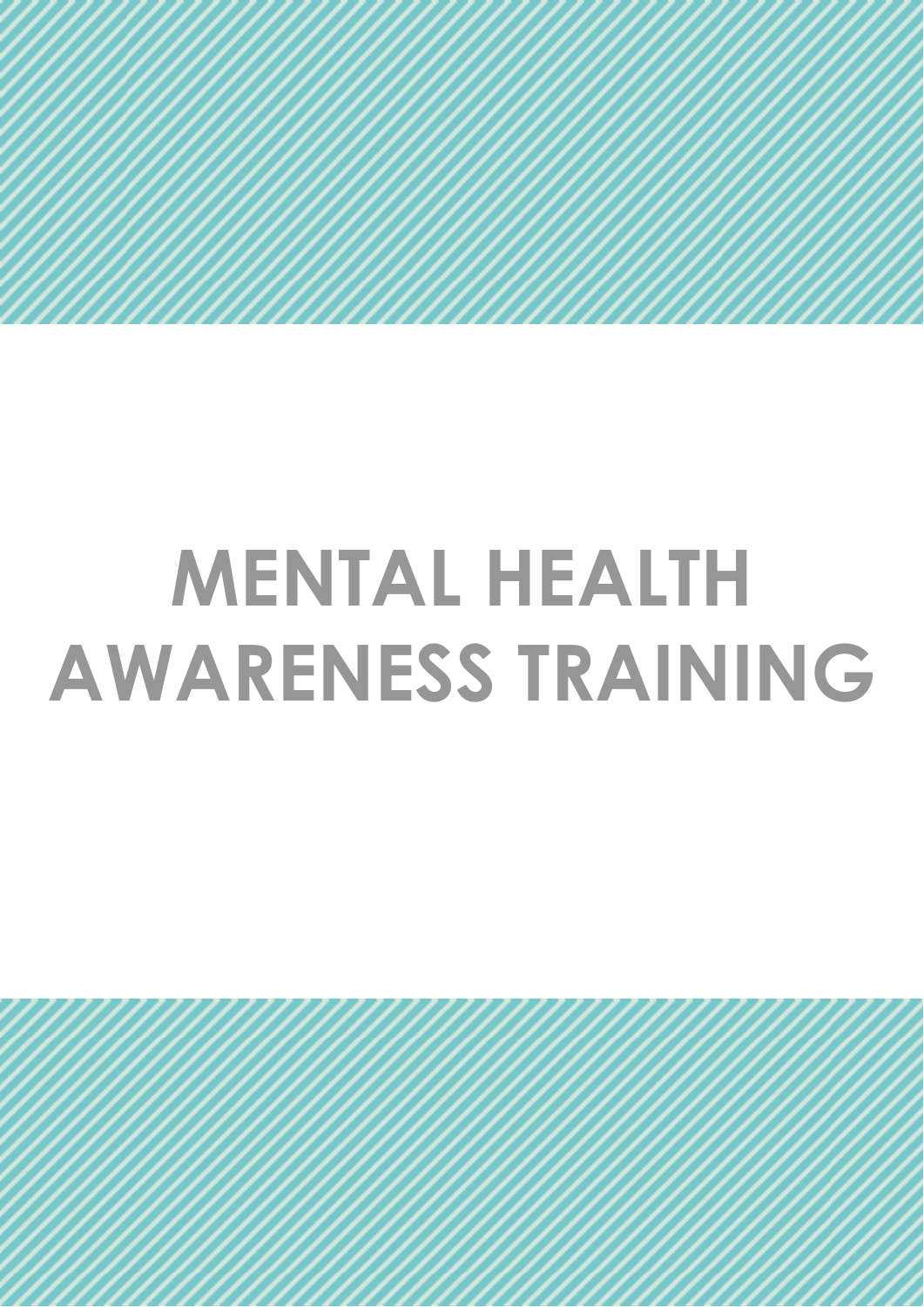### **Optimal mental wellbeing**

**Example: a person who experiences a high level of mental wellbeing despite being diagnosed with a mental illness**

**Example: a person who has a high level of mental wellbeing and has no mental illness diagnosis**

**Maximum mental illness**

**Minimum mental illness**

**Example: a person experiencing mental illness who has a low level of mental wellbeing**

**Example: a person who has no diagnosable mental illness who has a low level of mental wellbeing**

### **Minimal mental wellbeing**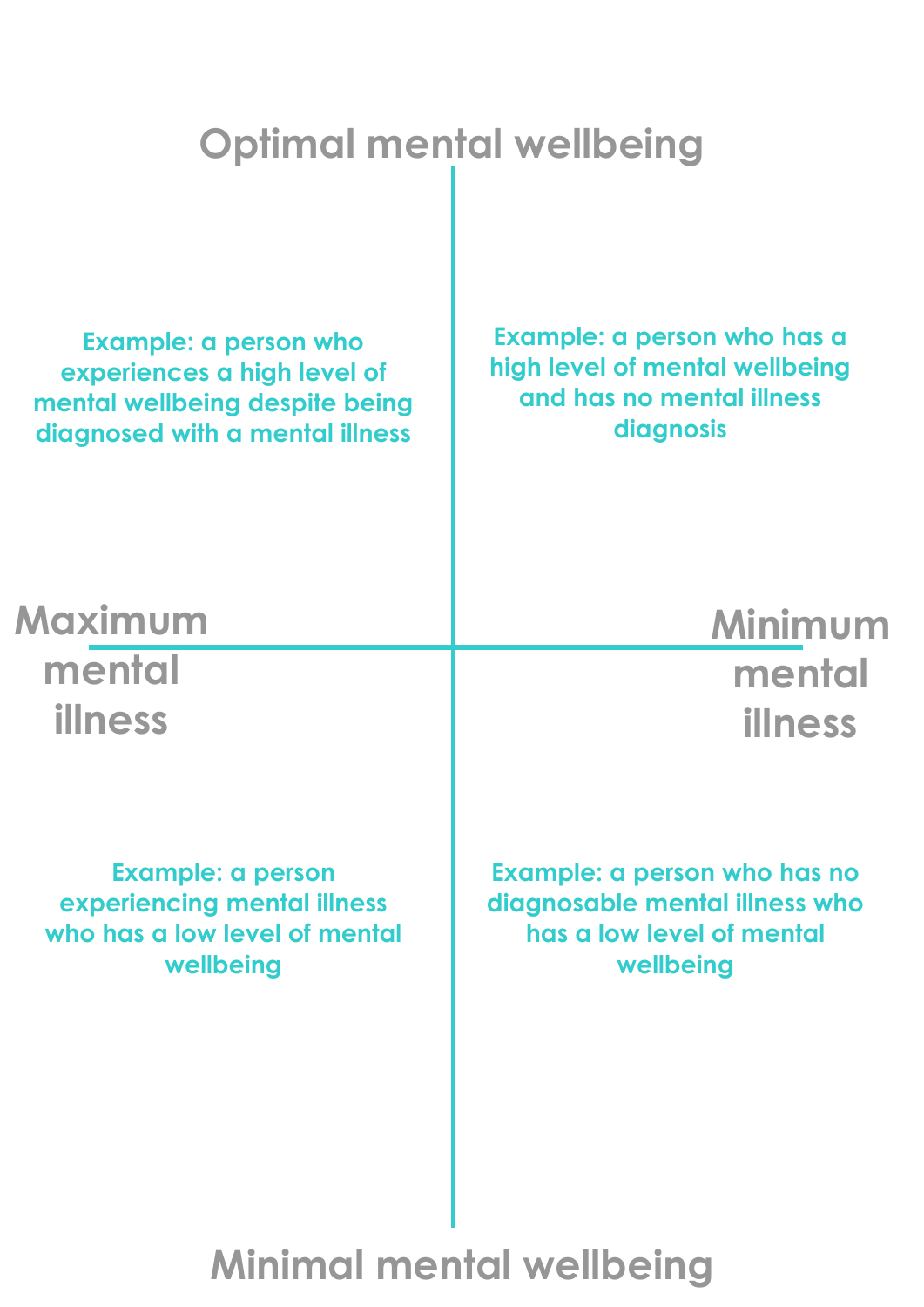

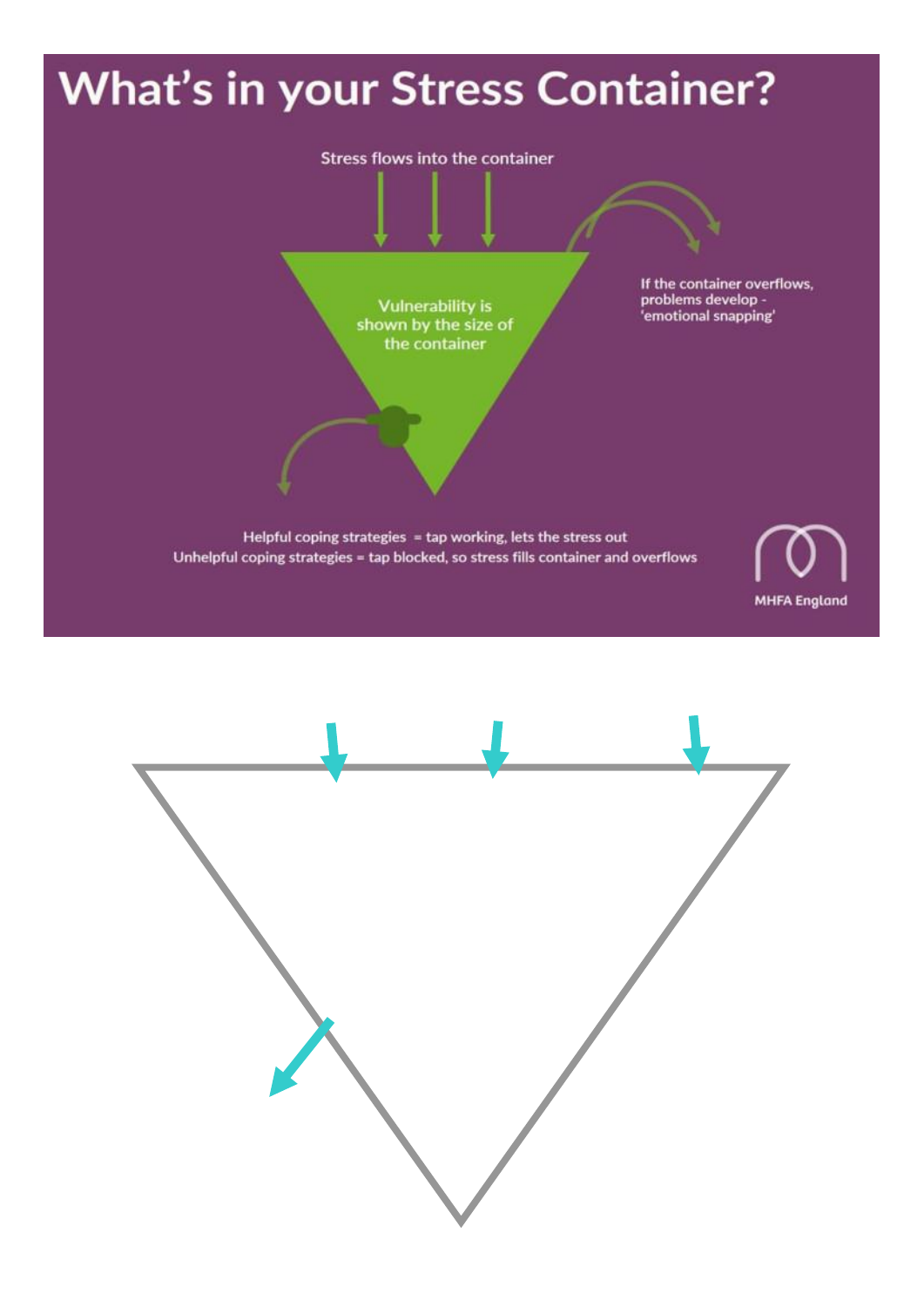## **DEPRESSION**

## **Symptoms**

| Low mood                            | Concentration<br><b>Difficulties</b> | Anxiety                        |
|-------------------------------------|--------------------------------------|--------------------------------|
| Apathy                              | Hopelessness                         | <b>Irritability</b>            |
| Loss of pleasure<br>from activities | Exhaustion                           | Weight<br>Changes              |
| Sleep<br>disturbance                | Memory<br><b>Difficulties</b>        | Physical<br><b>Aches/Pains</b> |
| Social<br>Withdrawal                | Appetite<br><b>Disturbance</b>       | Guilt/<br><b>Worthlessness</b> |

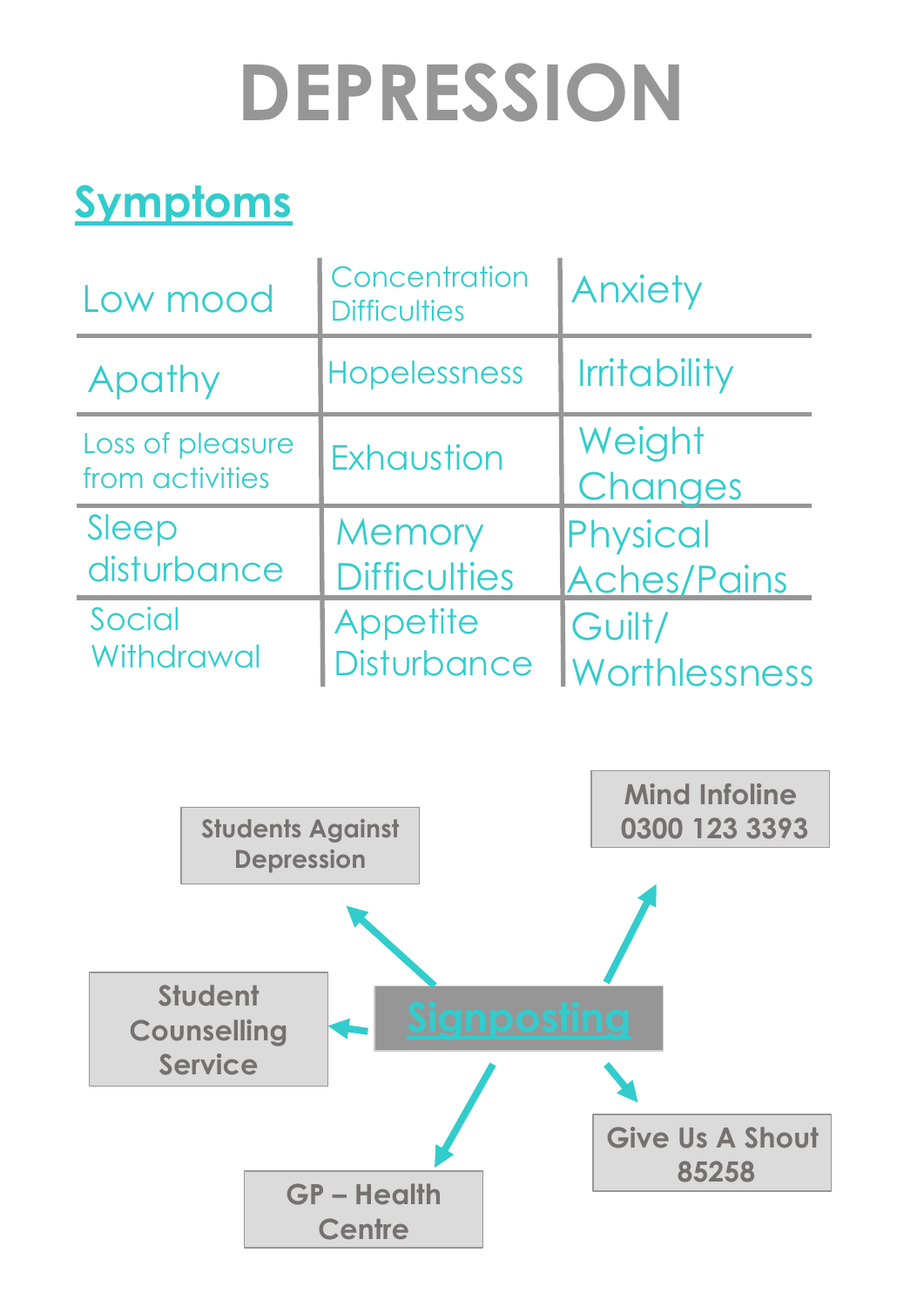## **ANXIETY**

### **Symptoms**

| <b>Internal</b>                                                  | <b>External</b>                                                                                                                                                                       |
|------------------------------------------------------------------|---------------------------------------------------------------------------------------------------------------------------------------------------------------------------------------|
| • Feeling like you have lost<br>control                          | • Increased heart rate<br>Difficulty breathing<br>ш                                                                                                                                   |
| • On edge and alert to<br>everything around you                  | Wanting to use toilet more often<br>ш<br>Sweating<br>$\mathcal{L}_{\mathcal{A}}$                                                                                                      |
| • Feeling detached from your<br>environment<br>• Feeling worried | Restlessness<br>$\mathcal{L}_{\mathcal{A}}$<br>Palpitations<br>ш<br>Hot flushes<br>$\mathcal{L}_{\mathcal{A}}$<br><b>Talkative</b><br>$\overline{\phantom{a}}$<br>Withdrawn<br>$\Box$ |
|                                                                  |                                                                                                                                                                                       |

### **What can you do?**

- **Validate their experience**
- Report to Wellbeing
- Offer resources e.g. relaxation tips on [www.AnxietyUK.org.uk](http://www.anxietyuk.org.uk/)
- Give Us A Shout
- **Student Minds**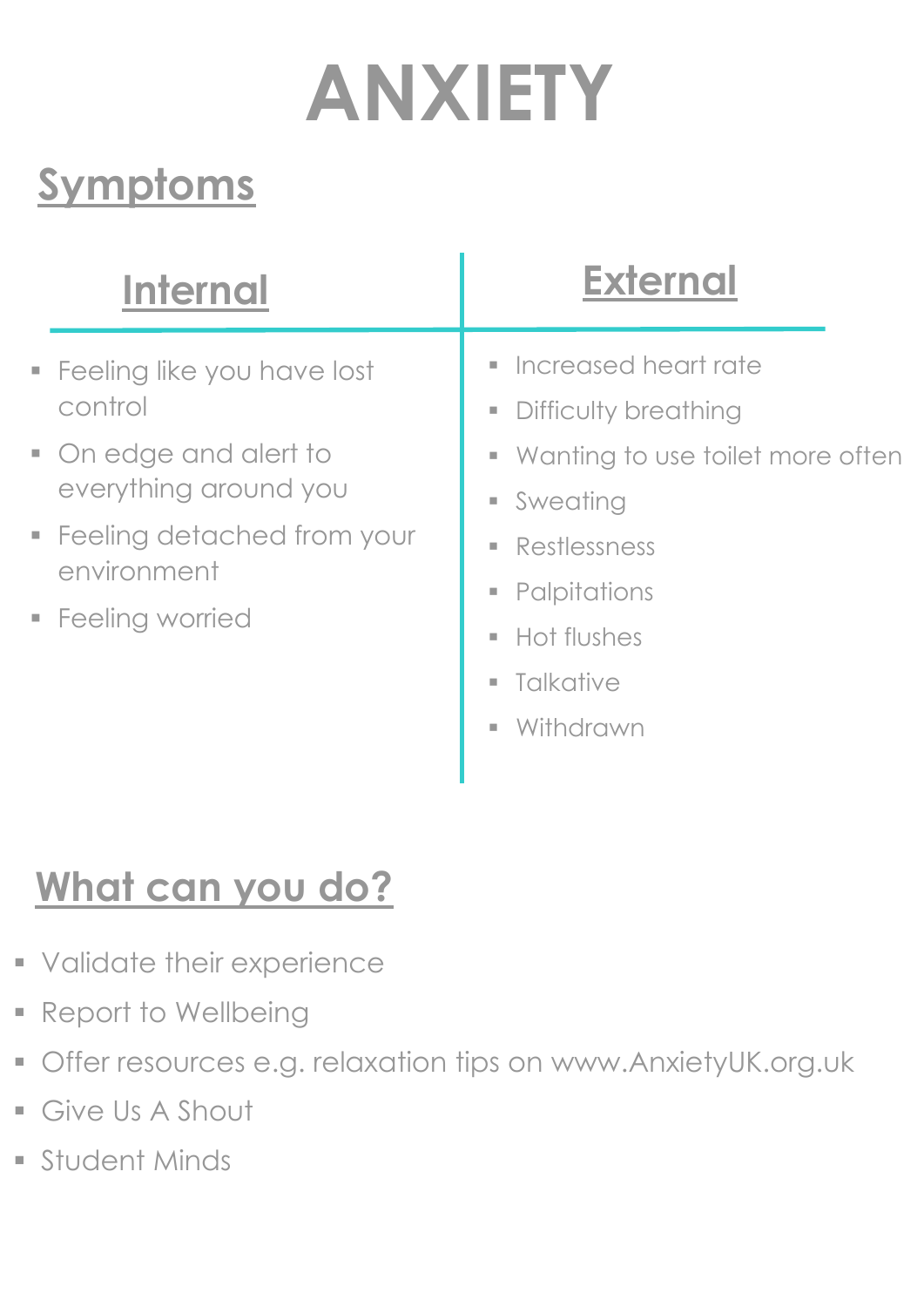## **EATING DISORDERS**

| <b>Excessive exercising</b>        | Not eating at meal<br>time, saying they ate<br>earlier |                           | <b>Mood swings</b><br><b>Social withdrawal</b><br>around meal time |  |
|------------------------------------|--------------------------------------------------------|---------------------------|--------------------------------------------------------------------|--|
| <b>Difficulty</b><br>concentrating |                                                        | <b>SIGNS</b>              | <b>Worries about weight</b><br>and shape                           |  |
| <b>Secrecy around</b><br>eating    |                                                        | <b>Disappearing after</b> | <b>Counting calories in</b>                                        |  |
|                                    | meal times                                             | <b>Irritability</b>       | food excessively                                                   |  |

**BEAT Helplines**

### Helpline: 0808 801 0677 Q Studentline: 0808 801 0811 D Youthline: 0808 801 0711 <del>□</del>

#### **Having a conversation**

- 1)Prepare for the conversation
- 2)Timing is important avoid mealtimes
- 3)Positive language
- 4)Actively listen
- 5)Don't push too hard if someone isn't ready to talk
- 6)Signpost
- 7)Support through recovery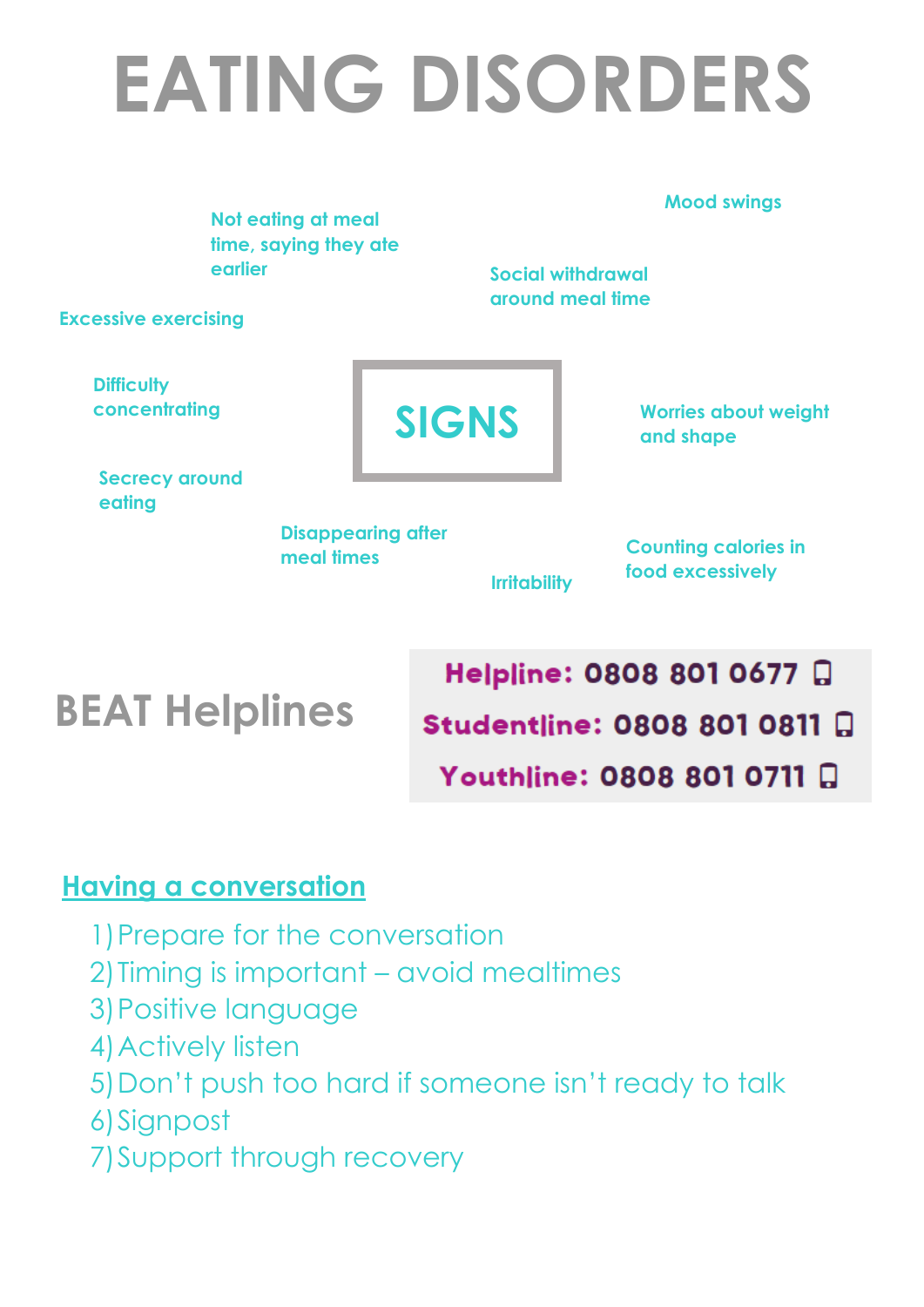## **SELF HARM**

Self-harm is a way of feeling in control of the pain that person is feeling

Self-harm is a physical way of expressing emotional pain

There are many different forms of selfharm e.g. alcohol and substance abuse, exercising excessively, pulling hair, fighting

Don't remove someone's form of self-harm unless it is an immediate threat to their life don't be

Encourage them to seek professional help and call 999 if they are at risk to their life

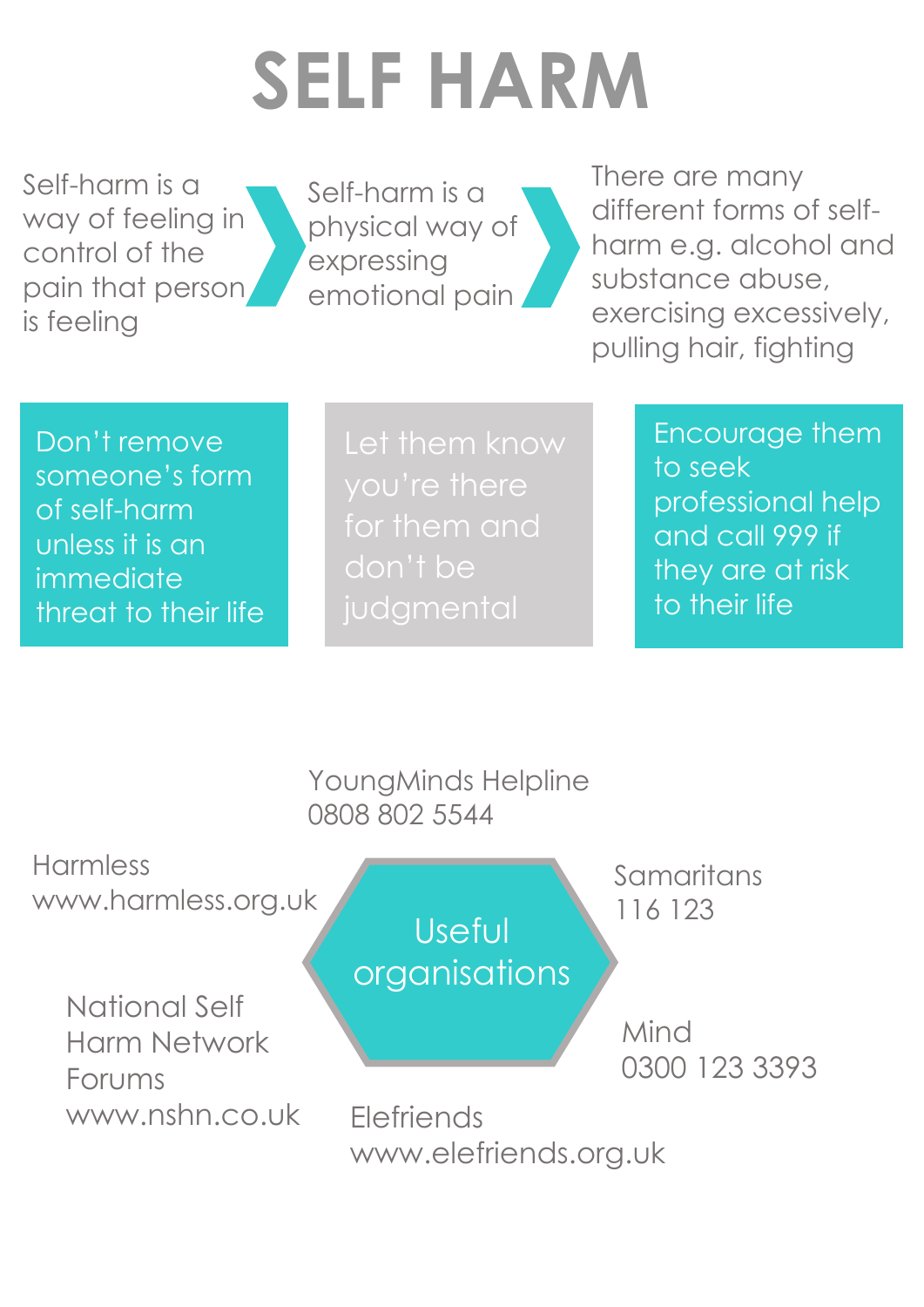## **SUICIDE**

#### **Common misconceptions about suicide:**

- **→ People who talk about suicide won't really do it**
- **→** Anyone who tries to kill themselves must be crazy
- → If a person is determined to kill themselves, nothing is going to stop them
- → People who die by suicide are people who were unwilling to seek help
- **→ Talking about suicide may give someone the idea**

#### **Warning signs include:**

- **→ Talking about suicide**
- **→ Seeking out lethal means**
- **→ Preoccupations with death**
- **→ No hope for the future**
- **→ Self-loathing, self-hatred**
- **→ Getting affairs in order**
- **→ Saying goodbye**
- **→ Withdrawing from others**
- **→ Self-destructive behaviour**
- **→** Sudden sense of calm

#### **Talking to a suicidal person:**

- **→** Be yourself
- **→** Listen
- **→** Be sympathetic
- → Offer hope
- → Take the person seriously
- → Don't argue with them
- **→ Don't promise confidentiality**
- **→ Don't blame yourself**

#### **How can you help?**

- **→ Get professional help**
- → Encourage them to talk about their feelings
- **→ Report to Wellbeing who can** follow up
- → Talk to the Mental Health first aiders at the SU
- **→ Encourage open discussions** about suicide and mental health
- **→ Report immediately if at risk to** life – 999, Security

#### **It is never your fault**

- **→ Helping someone with suicidal** thoughts is likely to have a big impact on you, make sure to set boundaries and refer to professional services. It's not your responsibility.
- **→ If someone does try to end their life,** this is not your fault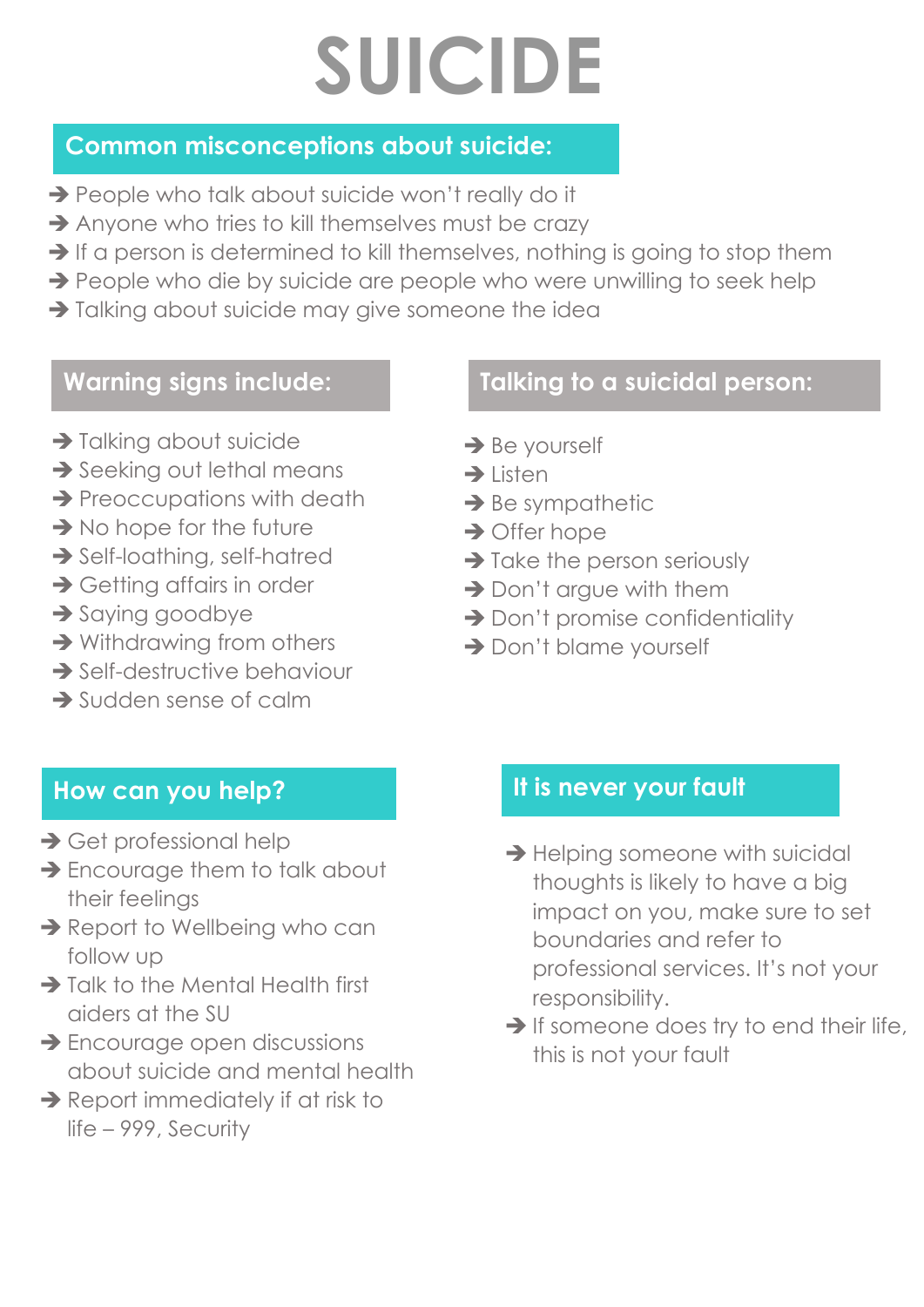

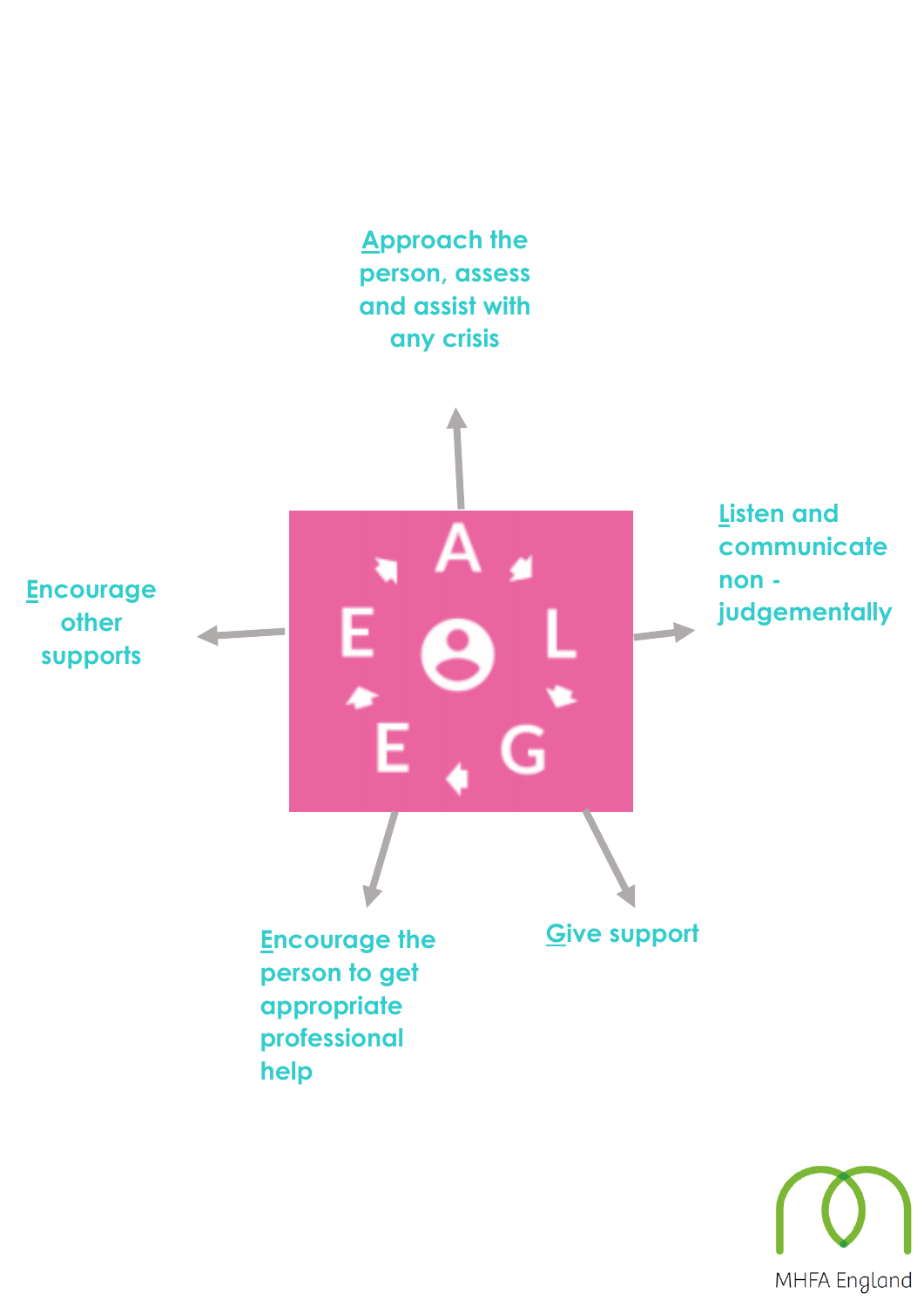# **ACTIVE LISTENING**

"I've noticed you've stopped attending our weekly socials and we really miss you."

"What can I do to support you with that?"

#### **Smile**

**Eye Contact**

**Posture**

**Mirroring**

**No distractions**

**Positive Reinforcement**

**Remembering details**

**Questioning**

**Reflection**

**Clarification**

**Summarisation**

"I can tell that you're not ready to talk about this right now, but know that I care about you and I'm here for you when you're ready."

"It's okay to feel this way"

> "Would it help if I just sat here with you?"

"Have you told anyone how you're feeling?"

"I can see that you're in a lot of pain. Do you want to tell me what's been going on?"

"I hear you and I know it's not an easy thing to do"

"What would be the most helpful thing I could do to support you in getting treatment?"

"Your volunteer work has always been so

"Take as long

"I can come with you to make an appointment

"I will do anything I can, but I can't help you alone. Can we get you some support?"

with the counselling

"You're a good

service"

person"

important to you. I was concerned when you missed our last three

committee meetings"

"I don't understand, but I really want to." "There is hope"

"Your life makes a difference to me"

as you need"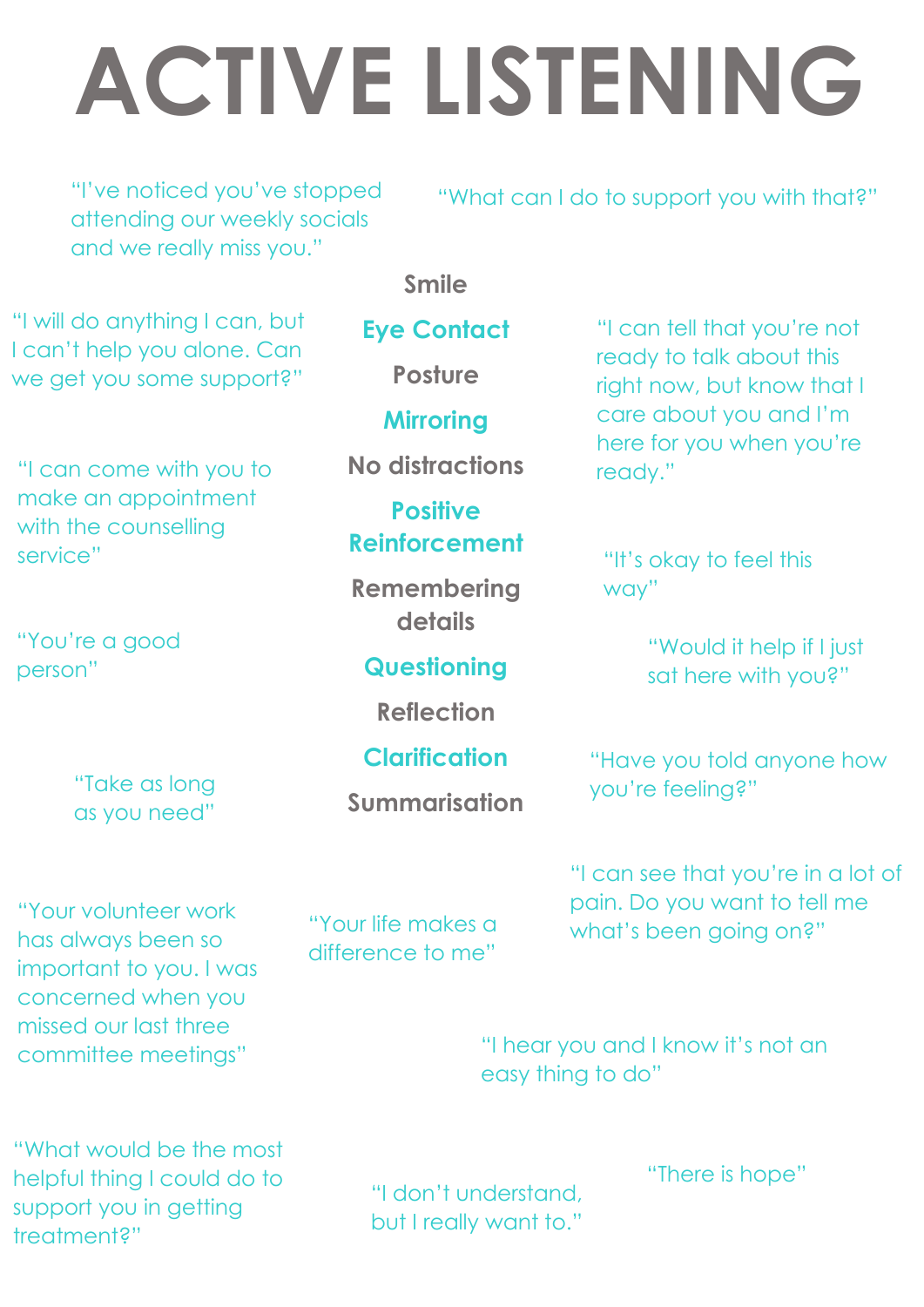# **STATISTICS**

#### **Depression**

- → 1 in 5 university students said they have a mental health diagnosis
- → 1 in 10 university students reported a diagnosis of depression
- → 75% of those said they concealed their diagnosis from their friends
- **→ 30-50% severe diagnosis also have substance problems**

#### **Anxiety**

➔

- **→ 8.4% of students reported having a diagnosis anxiety disorder**
- ➔ 42.5% of students reported having high levels of anxiety, often or always feeling worried

#### **Eating Disorders**

- → 1 in 10 people in the UK will experience partial or full symptoms of an eating disorder at some point in their lifetime
- **→ 25% of those affected by an eating disorder are male**
- → Between 1.25 and 3.4 million people in the UK are affected by an eating disorder

#### **Self-Harm**

- **→ 50% of students reported thoughts of self-harm**
- → 1 in 10 students reported thinking of self-harm often or always
- → 4 in 10 students admitted to using alcohol or drugs to cope with their problems

#### **Suicide**

- ➔ 95 university students completed suicide in 2017
- → Suicide is the most common cause of death for men aged 20 and 49
- **→ 20% of people have suicidal thoughts**
- → 34% of females and 19% of males have had thoughts of suicide in their lifetime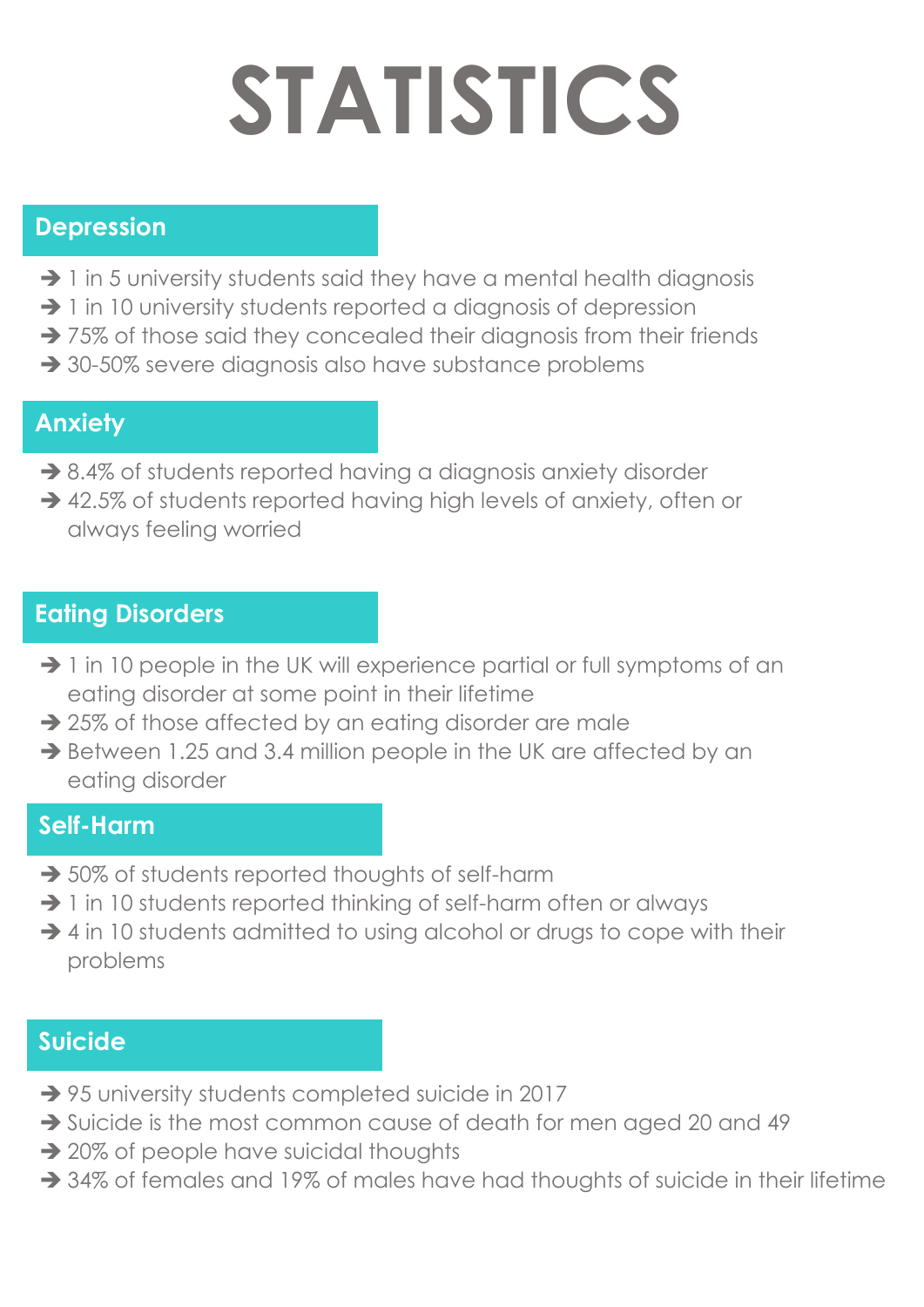## **SIGNPOSTING**

#### **Royal Holloway Counselling**

counselling@royalholloway.ac.uk 01784 443128 Founders West

**Royal Holloway Wellbeing** wellbeing@royalholloway.ac.uk 01784 443395 Founders West 1st Floor

**Royal Holloway Health Centre** Campusdoctor.co.uk/Holloway 01784 443131

#### **Mind**

0300 123 3393 Mind.org.uk

**Samaritans**

01932 844444 Samaritans.org

#### **Calm**

0800 58 5858 Thecalmzone.net/help

**Papyrus** 0800 068 4141 Papyrus-uk.org

**Nightline** 0207 631 0101 Nightline.ac.uk

**Saneline** 0300 304 7000 Sane.org.uk

**Crisis Line** 0300 456 8432

**SU Advice Centre** 01784 276700 advice@su.rhul.ac.uk

**BEAT** 0808 801 0677 b-eat.co.uk

**Anxiety UK** 08444 775 775 Anxietyuk.org.uk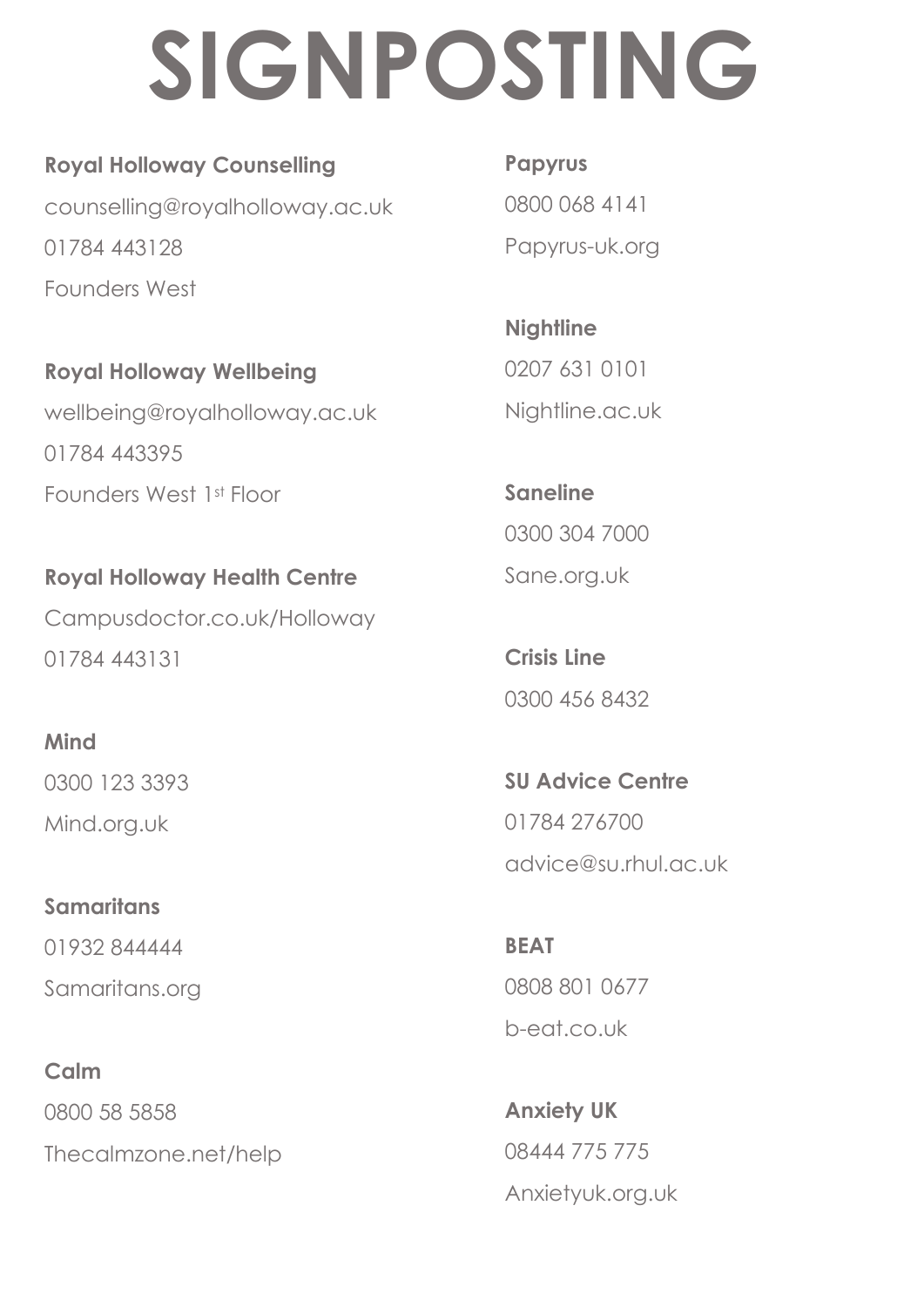#### **Royal Holloway Security**

01784 443888

**Royal Holloway Hall Life** 01784 443237 Hall.life@royalholloway.ac.uk

**Students Against Depression**

01635 869754 Studentsagainstdepression.org

**Mind Matters Surrey – IAPT**

0300 330 5450 Mindmattersnhs.co.uk

**Give Us A Shout** Text: 85258 Giveusashout.org

#### **Talk to Frank**

0300 123 6600

Talktofrank.com

#### **No Panic**

0844 967 4848 Nopanic.org.uk **ABC** 0300 011 0213

Anorexiabulimiacare.org.uk

#### **Men Get Eating Disorders Too (MGEDT)**

sam@mengetedstoo.co.uk mengetedstoo.co.uk

#### **Rethink Mental Illness**

0121 522 7007 Rethink.org

#### **SU Mental Health First Aiders**

- Abi Jesson
- Serife Tumburi
- Natalie Bates
- Alison Baker
- Kyri Shionis
- Lucy Simpson

#### **SU Mental Health First Aid Champions**

- Sophia Bolton
- Dominic Brown
- Laura Black
- Phillip Dowler
- Susan Bond
- Sophie Bury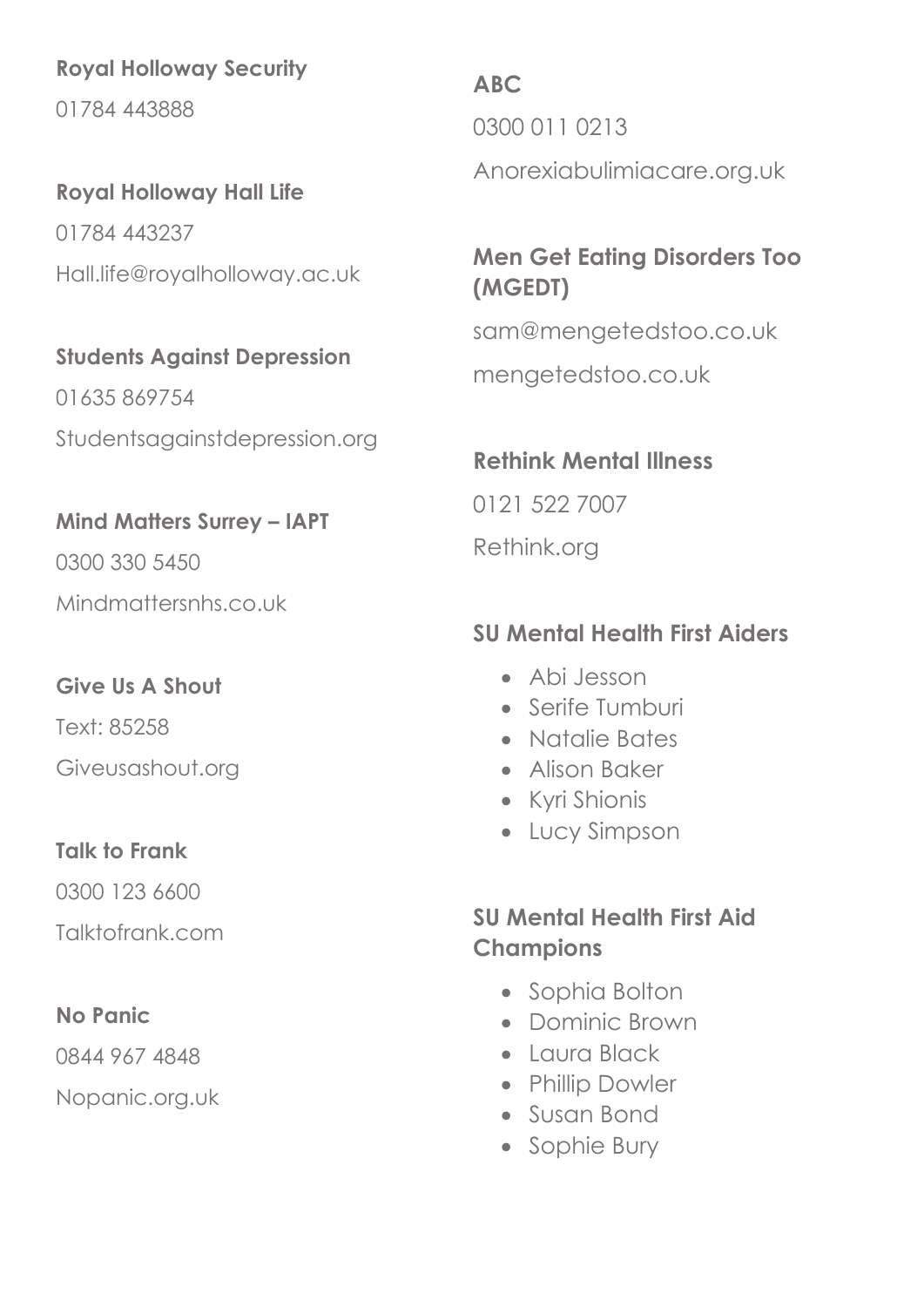

### What does stigma feel like?



### 10 minutes

#### Key message:

Nearly nine out of ten people with mental health problems say that stigma and discrimination have a negative effect on their lives. Stigma can be a major barrier preventing individuals from asking for support.

#### Activity:

This activity is designed to help an audience you are speaking to learn what it feels like to experience stigma.

Ask everyone to stand up.

Read out the different scenarios below and ask the audience to consider how open they'd feel about talking about a mental health problem.

#### 1. You are at a family wedding.

The speeches have just finished and you are chatting with extended family (Grandparents, Uncles, Aunties, Cousins) that you have not seen for a while. The conversation moves onto your current health and one of your family members asks how you have been?

Remain standing if you feel you are able to be open about your mental health problem and talk to them about some of the difficulties you have recently had.

Sit down if you decide to brush it off and just say I'm fine.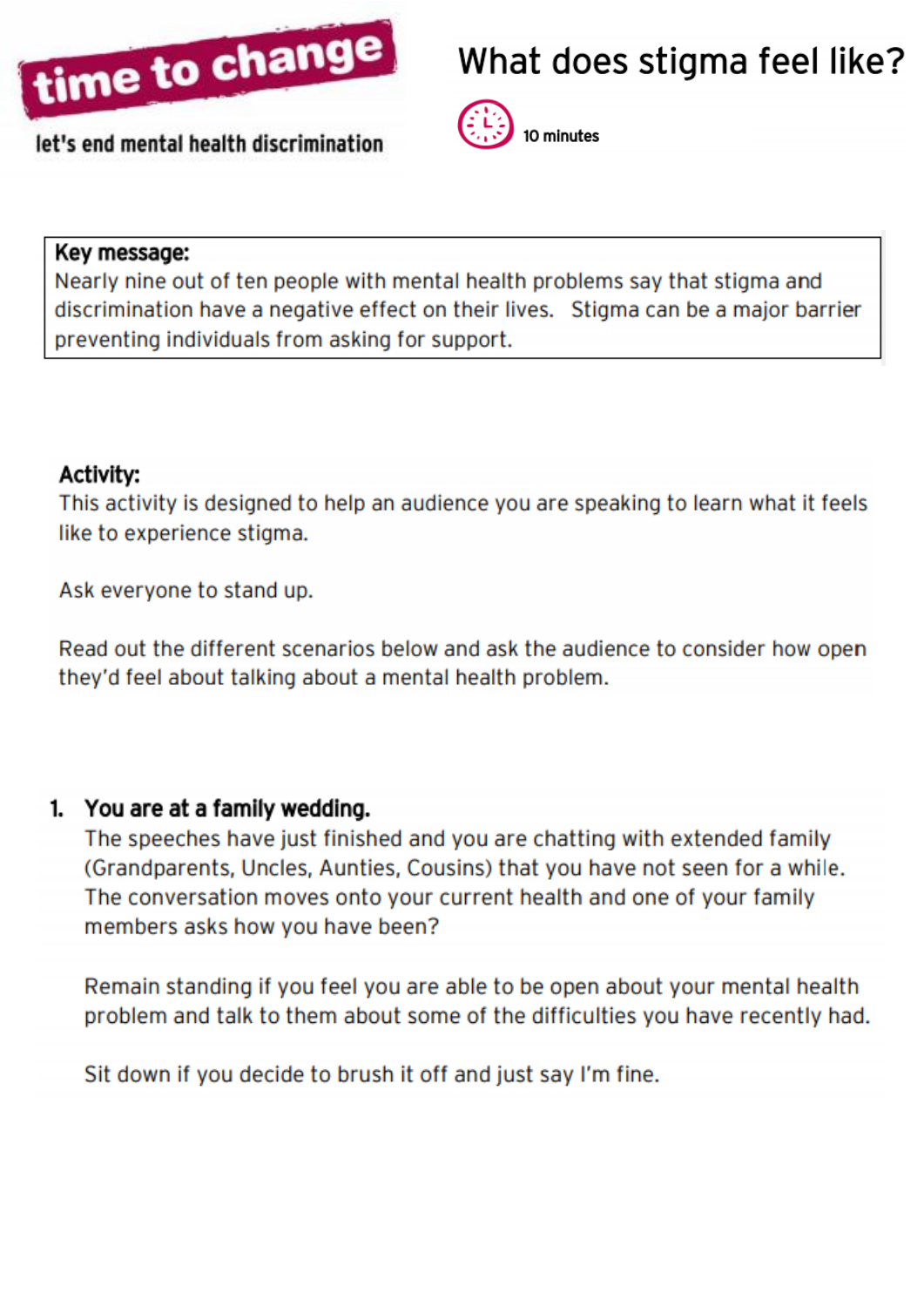#### 2. You have just applied for a new job at a new organisation.

It's your dream job and you were very excited to hear you have been shortlisted for interview. In the interview the discussion moves on to ask about the gap in your CV where you had to take time out from work due to your mental health problem.

Remain standing if you feel you are able to be open about your mental health problem and explain to the panel your gap in employment.

Sit down if you decide to make up another reason.

#### 3. You are on a first date.

Everything is going well, you have just finished your starters and waiting for main course to be served. You've decided that you would quite like to see your date again as things seem to be going so well. The conversation moves onto mental health and you discuss a TV programme that has recently been on about this.

Remain standing if you feel you are able to be open about your mental health problem and let the other person know about your experience and connection to the programme.

Sit down if you say nothing at all.

#### How many people are left standing?

**Discussion questions:** 

- What does each scenario make you think about?
- Why are some things harder to talk about than others?
- What do you think would happen if you did talk about your mental health? ۰